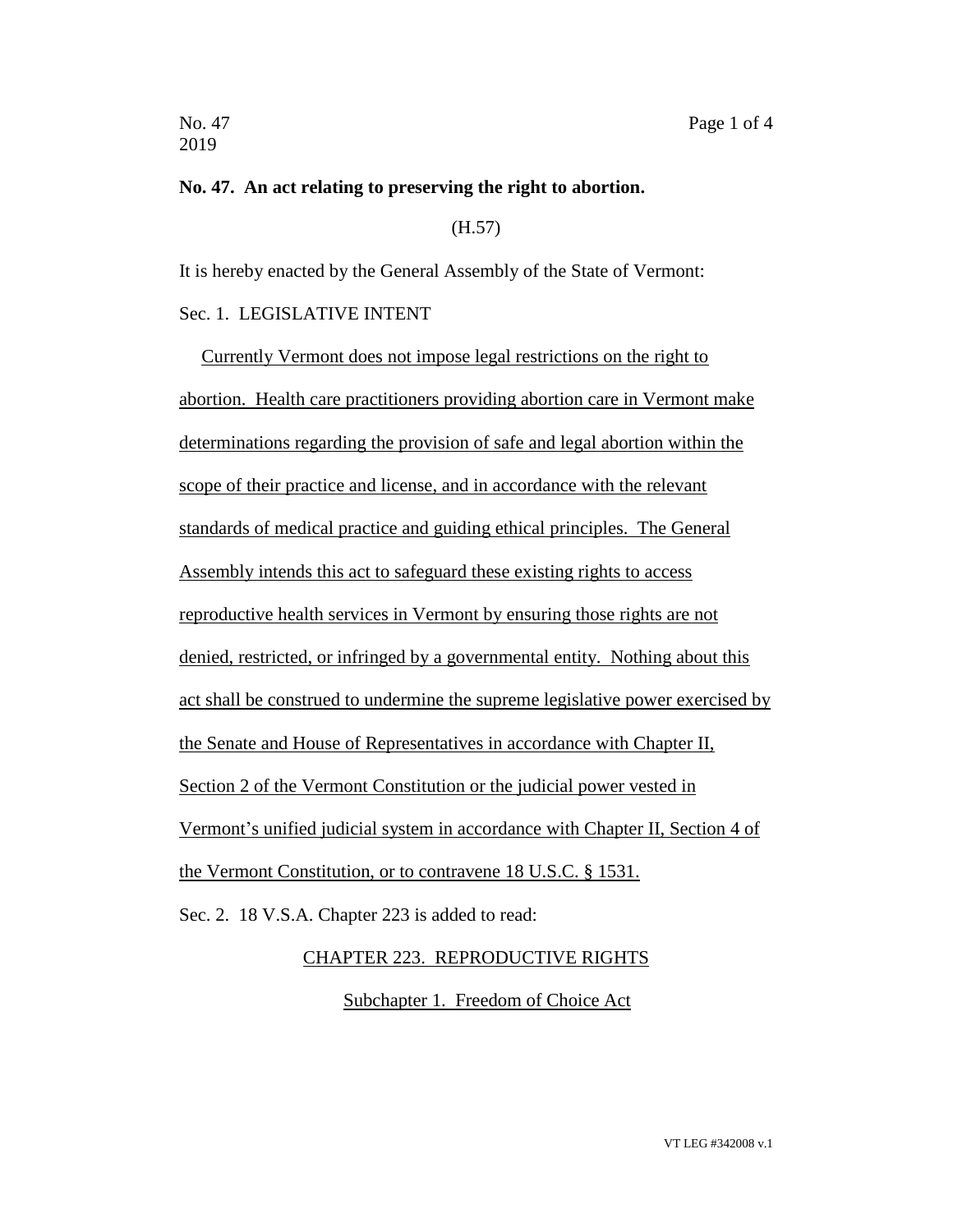### § 9493. PURPOSE AND POLICY

(a) The State of Vermont recognizes the fundamental right of every individual to choose or refuse contraception or sterilization.

(b) The State of Vermont recognizes the fundamental right of every individual who becomes pregnant to choose to carry a pregnancy to term, to give birth to a child, or to have an abortion.

## § 9494. INTERFERENCE WITH REPRODUCTIVE CHOICE PROHIBITED

(a) A public entity as defined in section 9496 of this title shall not, in the regulation or provision of benefits, facilities, services, or information, deny or interfere with an individual's fundamental rights to choose or refuse contraception or sterilization or to choose to carry a pregnancy to term, to give birth to a child, or to obtain an abortion.

(b) No State or local law enforcement shall prosecute any individual for inducing, performing, or attempting to induce or perform the individual's own abortion.

#### Subchapter 2. Prohibitions Relating to Access to Abortion

### § 9496. DEFINITIONS

As used in this subchapter:

(1) "Health care provider" means a person, partnership, or corporation, including a health care facility, that is licensed, certified, or otherwise authorized by law to provide professional health care services in this State to an individual during that individual's medical care, treatment, or confinement.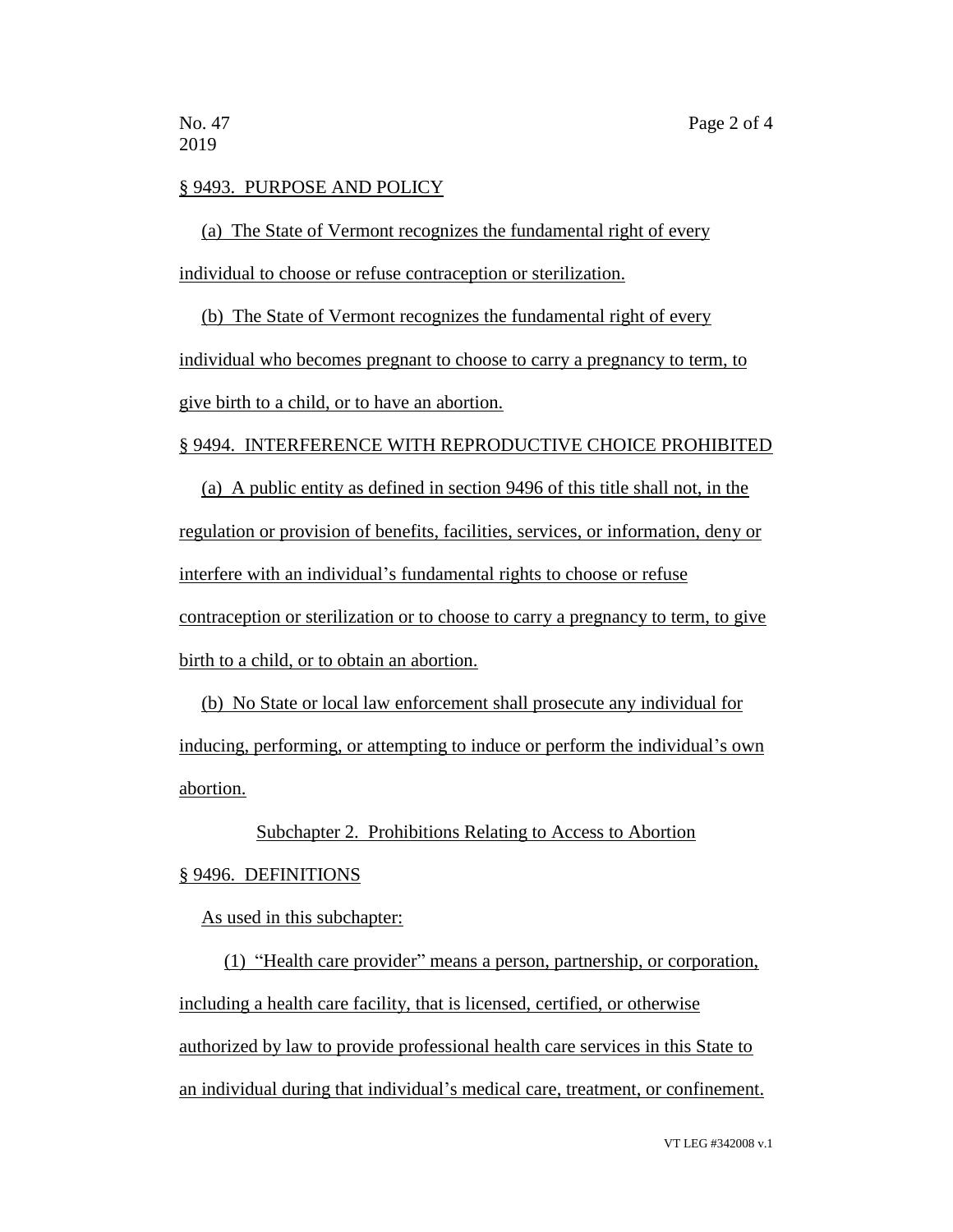2019

(2) "Public entity" means:

(A) the Legislative, Executive, or Judicial Branch of State Government, or any agency, department, office, or other subdivision of State government, or any elective or appointive officer or employee within any of those branches; or

(B) any municipality, or any agency, department, office, or other subdivision of municipal government, or any elective or appointive officer or employee within municipal government.

## § 9497. ABORTION; RESTRICTING ACCESS PROHIBITED

A public entity shall not:

(1) deprive a consenting individual of the choice of terminating the individual's pregnancy;

(2) interfere with or restrict, in the regulation or provision of benefits, facilities, services, or information, the choice of a consenting individual to terminate the individual's pregnancy;

(3) prohibit a health care provider, acting within the scope of the health care provider's license, from terminating or assisting in the termination of a patient's pregnancy; or

(4) interfere with or restrict, in the regulation or provision of benefits, facilities, services, or information, the choice of a health care provider acting within the scope of the health care provider's license to terminate or assist in the termination of a patient's pregnancy.